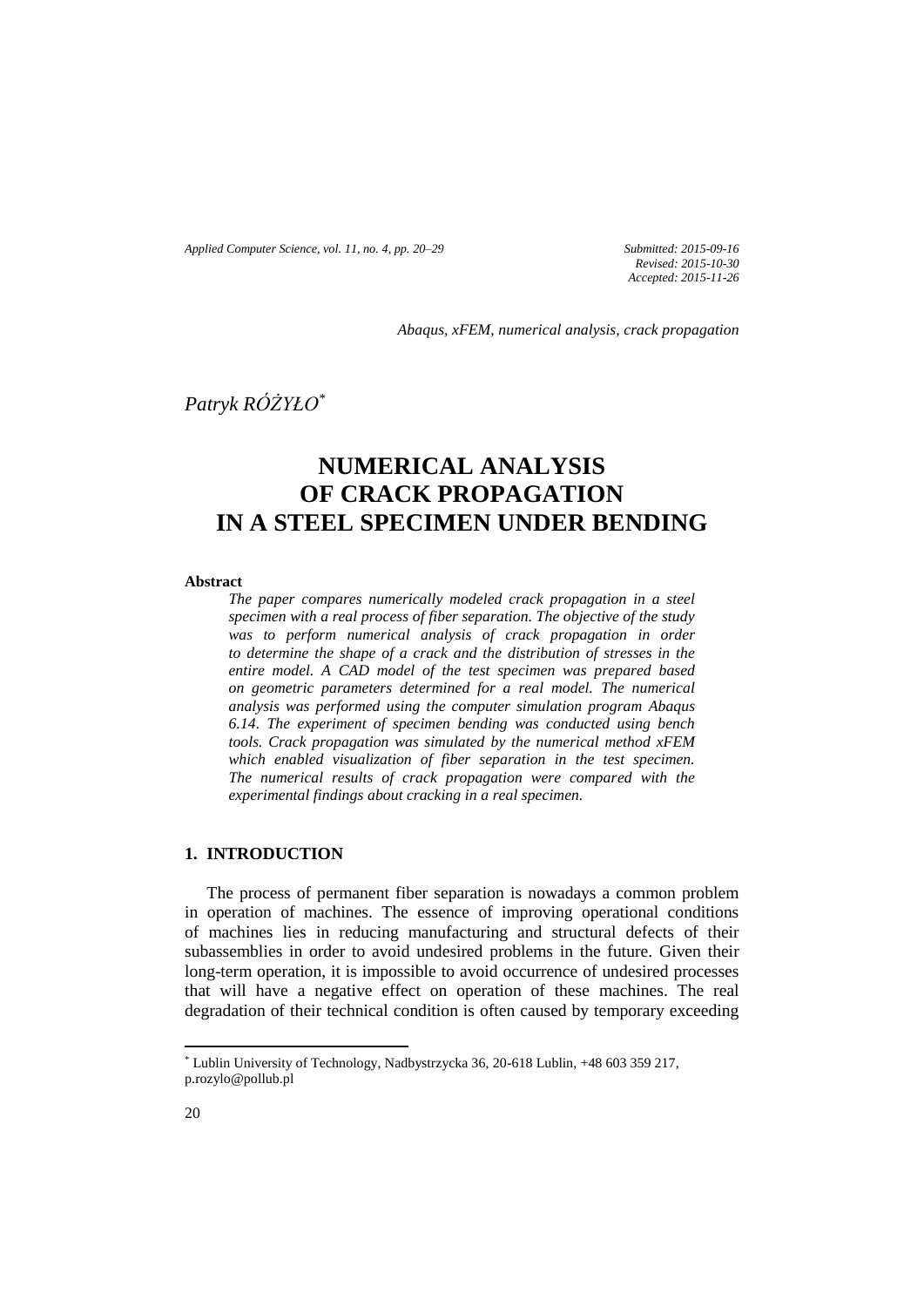of both maximum fatigue strength and experimentally determined maximum strength of material. The most popular steel subassemblies are exposed to overload and failure on a nearly constant basis.

Crack propagation in machine components is a very complex problem. During their operation, structural members can be subjected to loads, which can lead to partial or total material decohesion. The current problems of crack mechanics were described in the study [4], which discusses the problem of microcrack development leading to element failure.

Cracking is defined as partial or total separation of material due to applied loads. The process of cracking is typically divided into three stages. The first stage of crack occurrence is the initiation of defects in material structure of a given member. Another stage consists in gradual development and combination of the initiated defects due to cracking, whereas the final stage involves the occurrence of the main crack that leads to failure of the structural member [7].

Crack propagation processes in steel machine components can be investigated by numerical analysis such as the finite element method (FEM).

The correctness of simulating real processes by numerical methods depends on defining their boundary conditions. It is also important to possess both the knowledge about essential properties of materials and the skill of defining interactions between implemented models. Also, what plays a significant role in crack analysis is the preparation of a finite element mesh (by xFEM).

Specialist simulation software enables predicting strains and stresses inside machine components by simulating real processes which occur when these components are being operated. The authors of the studies [5, 6] describe the application of finite element method to selected problems of engineering constructions mechanics.

The publications such as [2, 3, 8, 9, 10, 11] deal with advanced problems of crack propagation in materials resulting from the applied boundary conditions and loads acting on these materials.

Advanced systems for numerical computations such as ABAQUS allow us to generate a finite element mesh, thereby enabling us to simulate failure caused by permanent separation of material fibers.

The finite element method has a positive effect not only on improving properties of structural subassemblies, but also on reduction of stresses. In the long run, the reduction of material effort leads to longer and defect-free operations of the subassemblies. Correct analysis of structure design requires specific knowledge, skills, experience and time. Only in this way can defects of design be avoided in the future.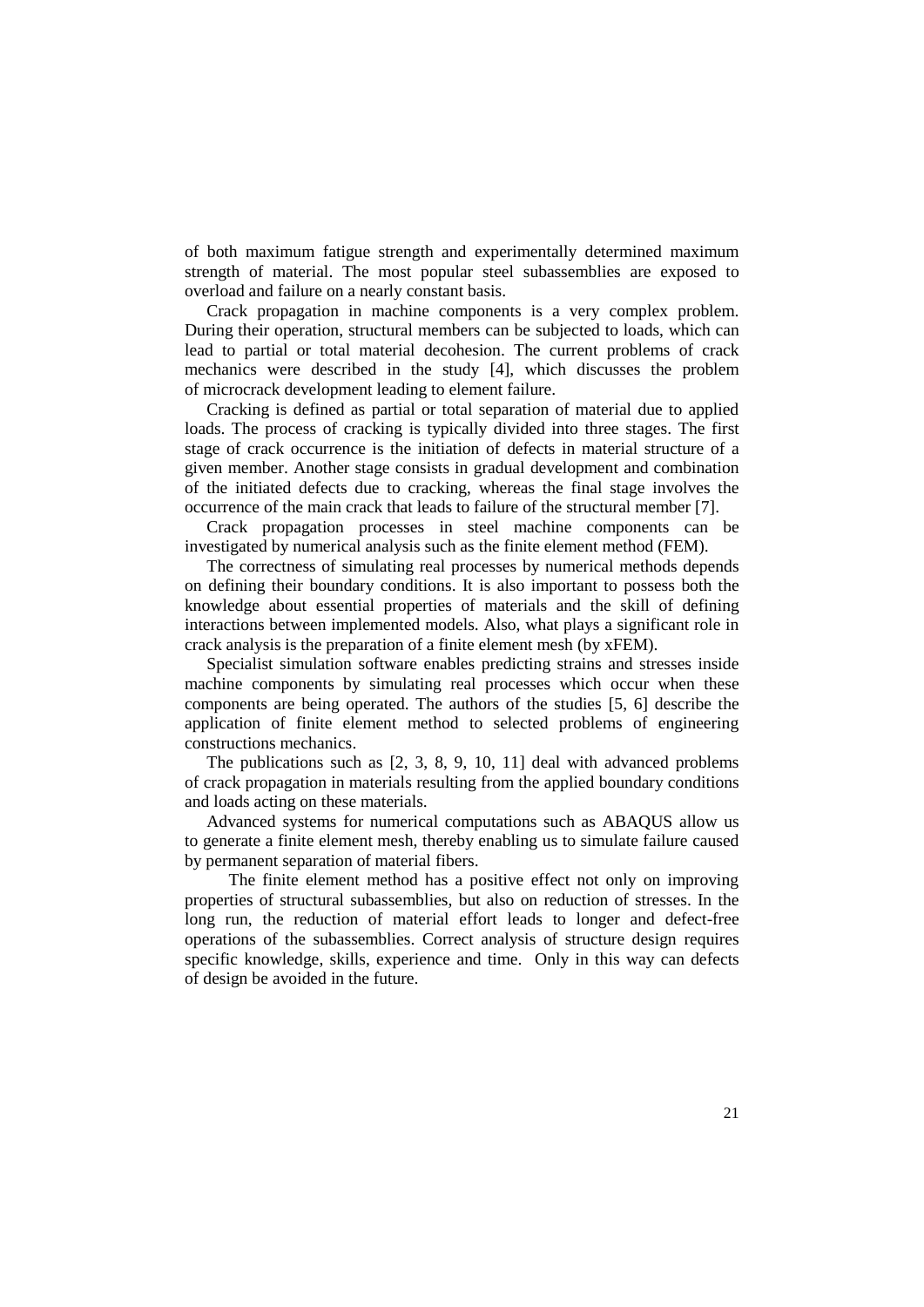# **2. MATERIALS AND METHODS**

The tests were performed on a C45 steel rectangular specimen with symmetric cut-outs in the centre. The numerical model of the real object was designed in compliance with the real specimen's geometric dimensions using Abaqus 6.14. The specimen was described by mechanical properties which are listed in a table given below.

| Material: Steel C45    |        |
|------------------------|--------|
| Young's Modulus [MPa]  | 210000 |
| Poisson's Ratio        | 0.3    |
| Yield Strength [MPa]   | 360    |
| Tensile Strength [MPa] | 610    |
| Elongation $[\%]$      | 155    |

 **Tab. 1. Characteristics of C45 steel [1]**

The numerically modeled element was assigned plastic-elastic properties. The tested model was characterized by relatively small overall dimensions. The main aim of the research was to determine the shape of fiber separation for the investigated cracking problem. The sample was designed with basic mechanical properties due to static analysis.

Since the numerical computations only involved the problems of statics, neither time nor specimen weight were examined.

The geometric dimensions of the object are given in mm, while the specimen itself has a nominal thickness of 1 mm. The real and numerical models are shown in the figures given below.



**Fig. 1. Test specimen: a) geometric dimensions, b) numerical model with internal fillets at 0.5 mm narrowing [source: own study]**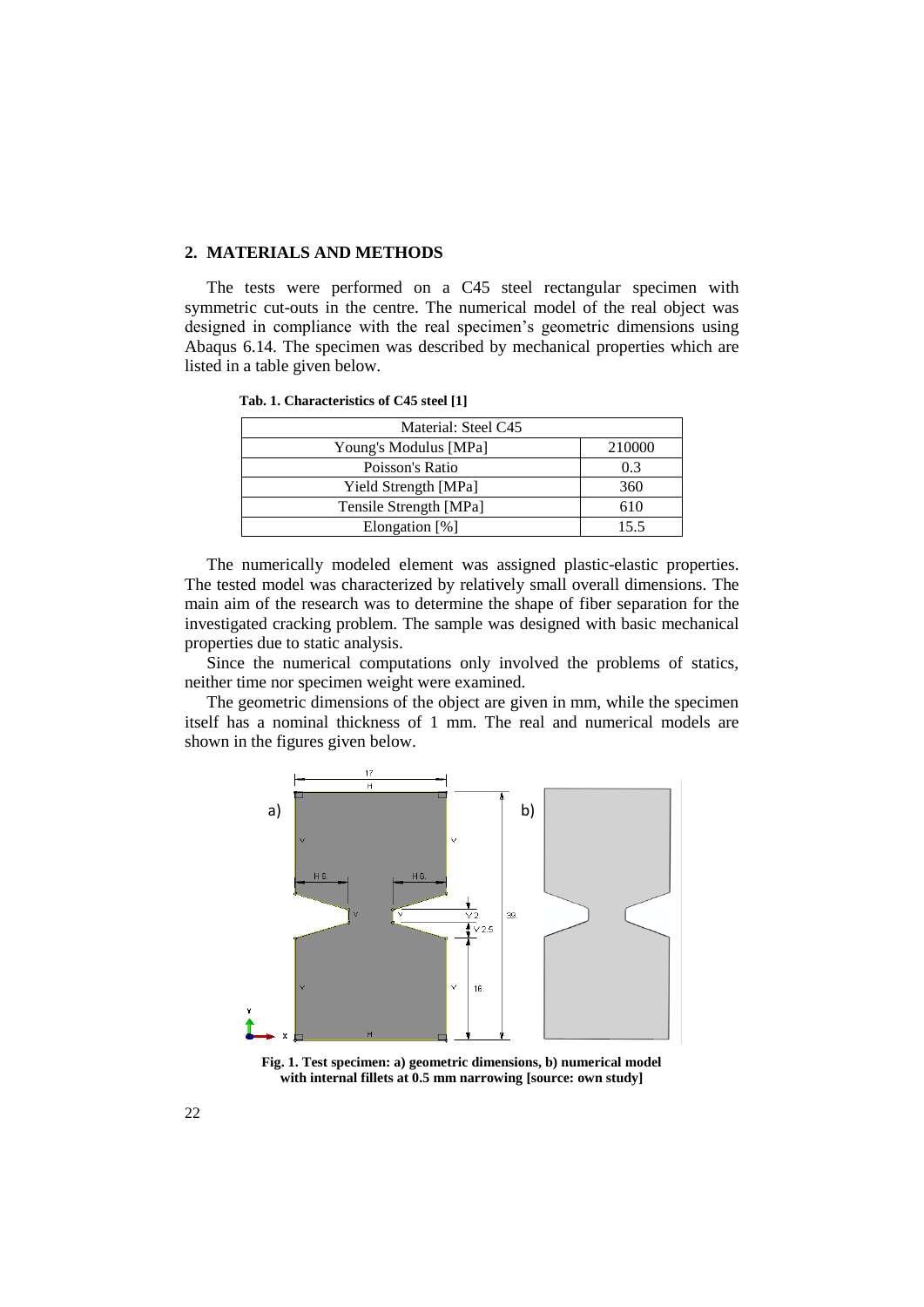

**Fig. 2. Real specimen [source: own study]**

The numerical model entirely reflected the measurements made on a real element. The numerical model was described by suitably defined boundary conditions which complied with the real process of crack propagation. Some part of the external upper and lower surfaces were totally fixed (all degrees of freedom were blocked) in the spots indicated in a figure below. The lower part of the specimen's flank was subjected to load in the form of 10 MPa pressure. The pressure was distributed uniformly over the entire surface and acted in the opposite direction to X of the global system of coordinates, which led to specimen bending. The boundary conditions describing the test specimen are shown in a figure below.



**Fig. 3. Boundary conditions of the numerical model [source: own study]**

The discretization of the numerical model was performed for the highest possible preparation of a finite element mesh. The numerical model of the specimen was partitioned in order to obtain the most accurate possible type of FEM mesh. The partitioning was continued until a hexagonal mesh was generated. This kind of mesh yields optimal results for solid models. The finite element mesh was made up of hexagonal elements using the Sweep mode (which is typically used for simple geometry elements). The elements were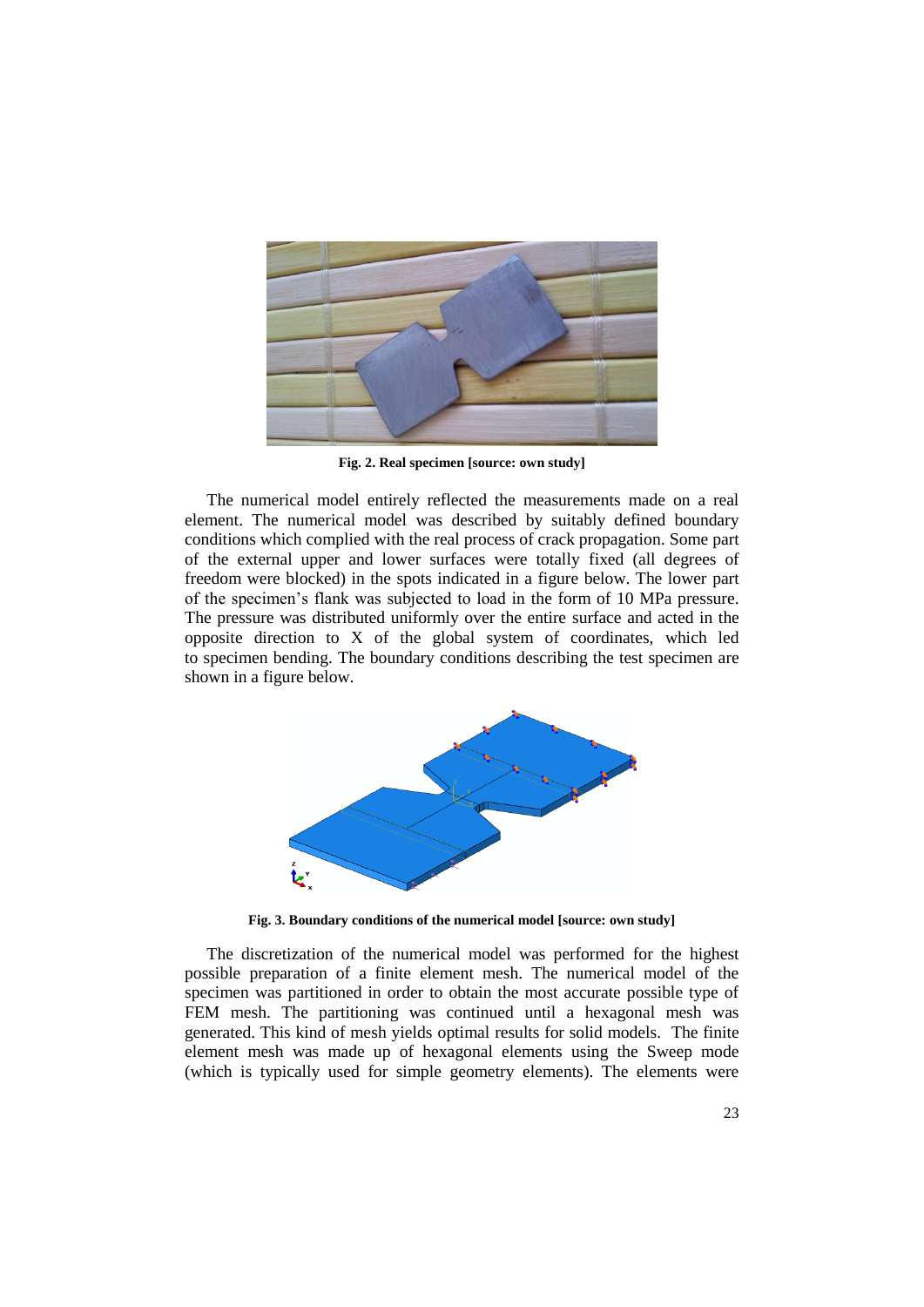made more dense relative to the central axis of the entire object. The object was modeled using C3D8R elements with 10998 mesh elements and 15332 nodes. The C3D8R elements with three degrees of freedom and reduced integration produce highly accurate results because false forms of strain are eliminated due to the application of higher order polynomial equations [12]. The developed numerical model and the finite element mesh are shown in a figure below.



**Fig. 4. Numerical model with a FEM mesh [source: own study]**

The mesh density was increased not only globally but also locally in order to obtain the best results possible. To this end**,** three mesh elements were generated over the thickness of the entire model to obtain more precise analysis results. When using the finite element method, it is important that the meshing and mesh density be prepared in a correct way in order to prevent false results and stress concentration in unexpected regions. Crack propagation was initiated in Abaqus using the xFEM method (to initiate and propagate processes of material fiber separation) for the entire numerical model. The real model was mounted in a vice and subjected to bending with bench tools until material cracking.

# **3. RESULTS**

The numerical results reflect the stages of cracking and enlargement of the crack's shape. The form of crack propagation was modeled numerically by the xFEM method. Based on critical stresses (when the material suffered permanent specimen failure), the program indicated the region and direction of crack initiation in the model. Implemented in numerical environment, the advanced xFEM method allows us to simulate crack initiation and its development once the parameters of the analyzed process have been precisely defined. The results of crack propagation in the test specimen as well as increases in stresses and local enlargement of the simulated crack are shown in figures below.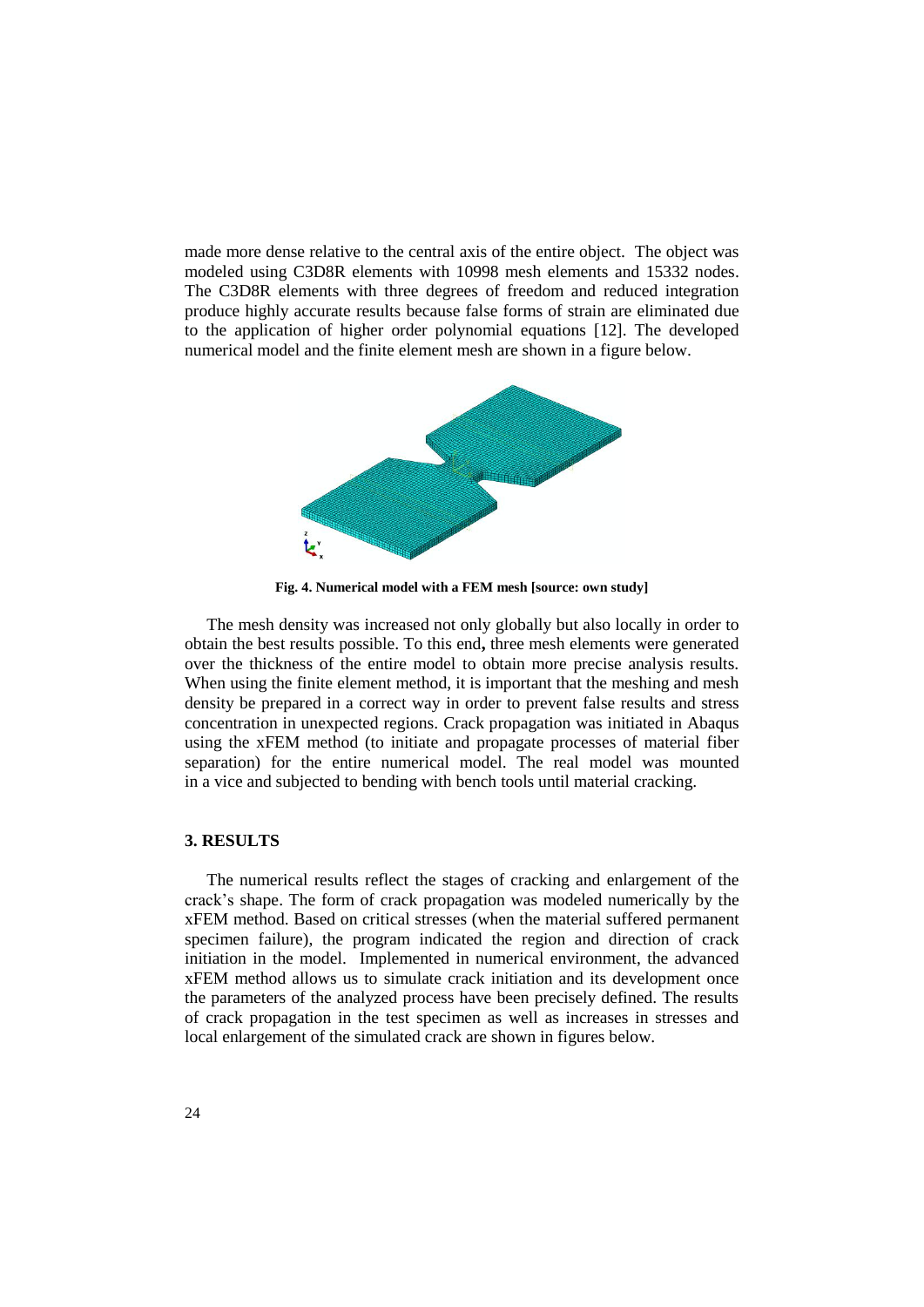

**Fig. 5. Crack initiation and propagation [source: own study]**



**Fig. 6. Distribution of material displacement during cracking [source: own study]**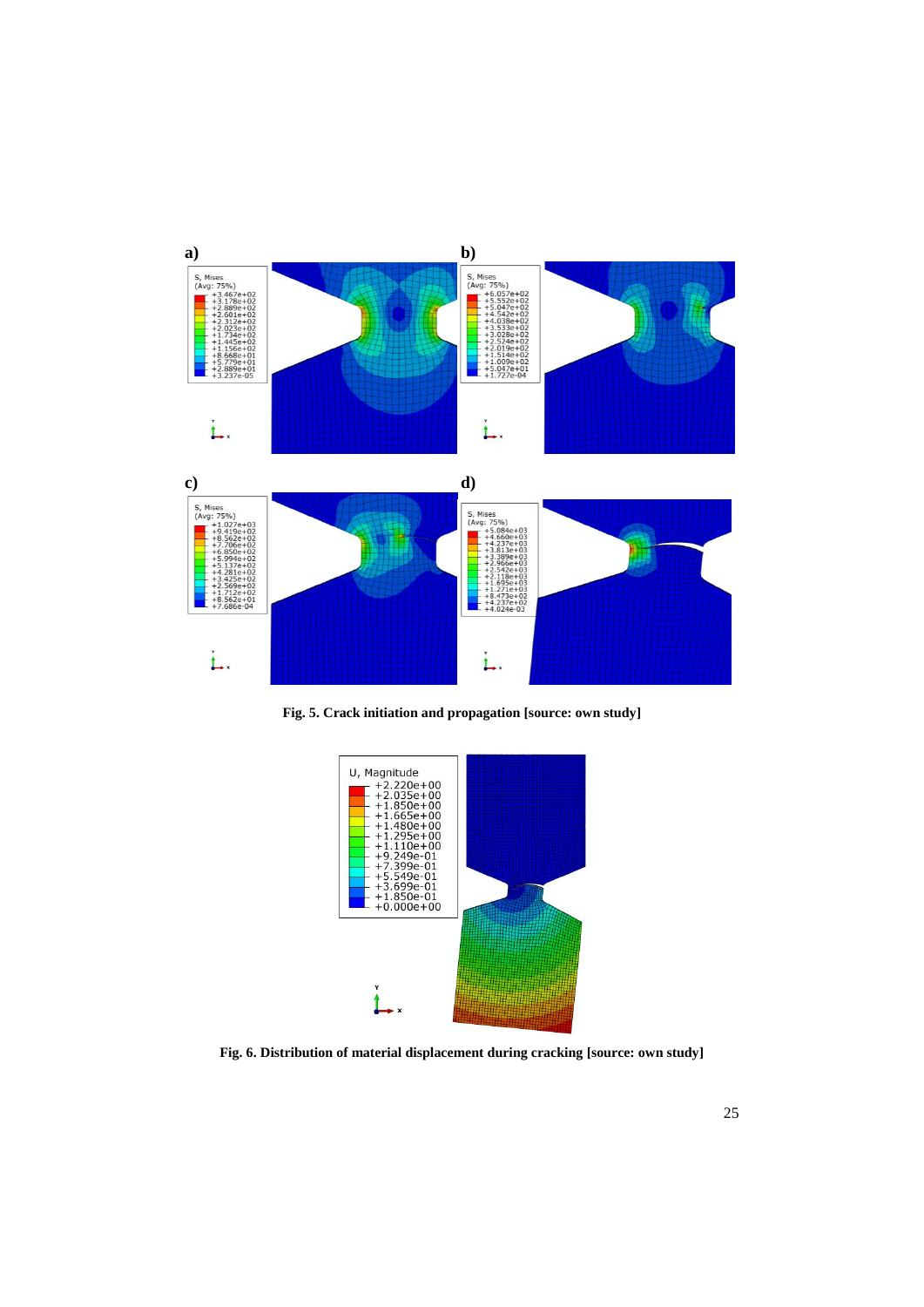Crack initiation occurs exactly in the narrow region of the specimen, right at the fillet radius. Using FEM analysis, it was possible to define a relationship between the crack initiation point and the increase in load.

The above characteristics and images of the tested point are shown in a figure given below.



**Fig. 7. Load characteristics versus crack initiation point displacement [source: own study]**

The width of the narrowing is 5 mm. The total length of the produced crack is practically as wide as the narrowing.

Initially, when the applied load ranges from 0 MPa to 3.5 MPa, the displacement of the crack initiation point increases almost linearly compared to low displacements of about 0.1 mm due to specimen deformation. When the applied load ranges from 3.5MPa to 5 MPa, cracking occurs yet practically no displacement can be observed. From about 5 MPa onwards, the point displacement dramatically increases due to the proceeding separation of material fibers. At the highest load of 10 MPa, the displacement of the point within the initiated crack is almost 0.45 mm, which corresponds to the maximum displacement observed for the numerical model.

The shape of the crack resembles an arch described by a similar radius over the predominant length of the crack. The subsequent part of this paper will present images of the simulated distribution of displacements in the specimen due to the applied load.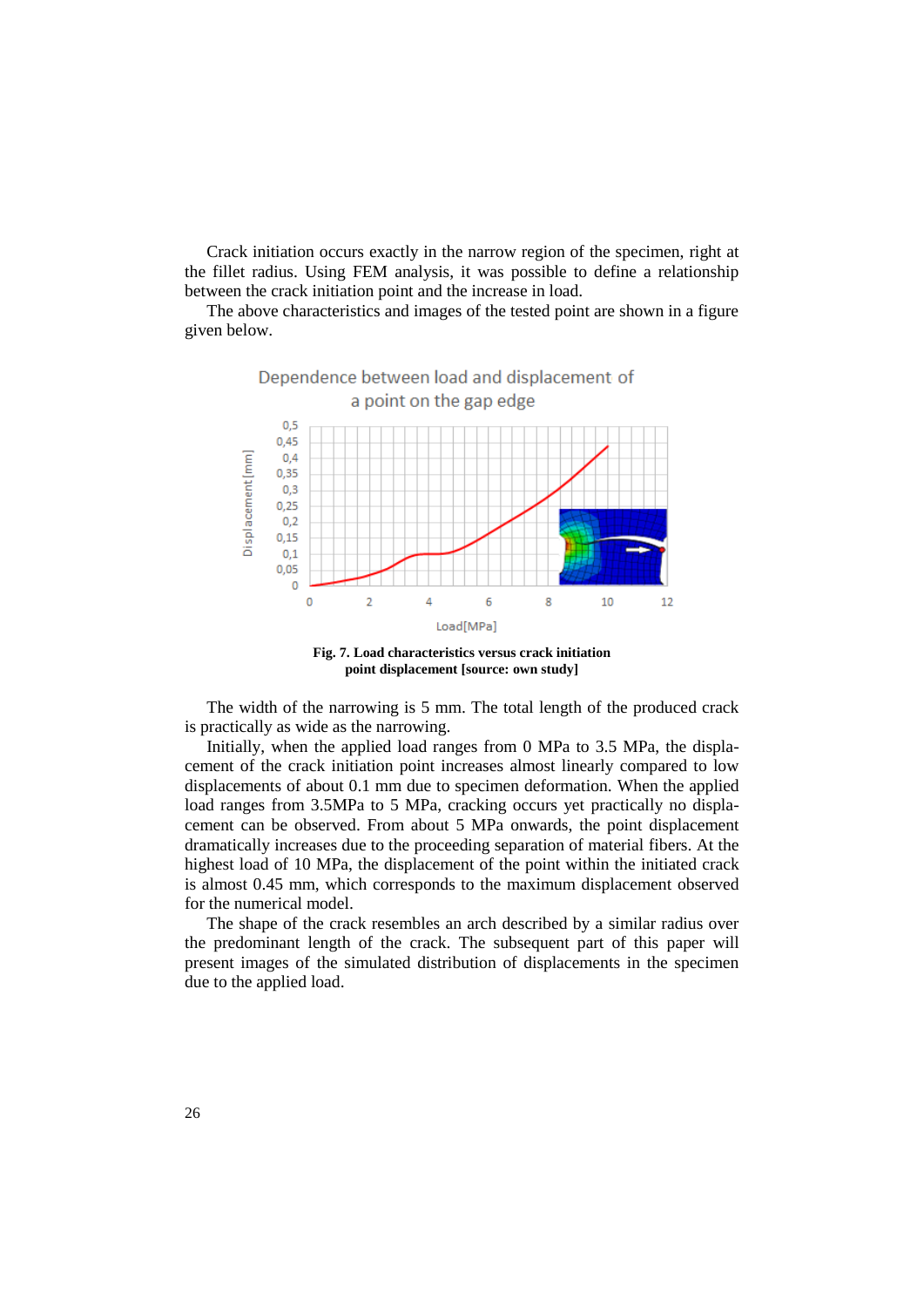

**Fig. 8. Comparison of cracking in numerical (a) and real specimens (b) [source: own study]**

The numerical results can be used to illustrate the shape of crack that resembles that in the real specimen. The shape of the enlarging opening initiated in the upper part of the specimen's narrow region just before the minimal fillet radius. Further crack propagation in the form of an enlarging opening occurred along the narrowing where stresses temporarily increased and their values significantly exceeded the assumed steel strength.

The cracking of the numerically prepared specimen initiates at the moment of excessive material effort at about 350 MPa, i.e. at the moment when the first nodes got separated in the narrow region of the specimen. The reaching of strength limit only initiated the cracking process; however, crack propagation occurred with gradual loading of the numerical model. The cracking continued until producing a full opening that could be simulated by the Abaqus program with constant support of the xFEM method.

At the final stage of crack propagation, the value of reduced stresses is exactly 5084 MPa (the program writes it as 5.084e+03, which should be read as  $5.084*10<sup>3</sup>$ ); therefore, it exceeds the element material's strength by several times.

The results enable performing further optimization analyses for similar specimens aimed at reducing both their weight and stresses. The simulations were performed based on predefined boundary conditions, which made it possible to obtain correct results in the form of distribution of stresses in the FEM model. The numerical analysis indicated regions of reduced stresses and displacements in the test specimen, and revealed crack enlargement. The test provided information about the degree of material effort in the test specimen and enabled visualization of the crack propagation process.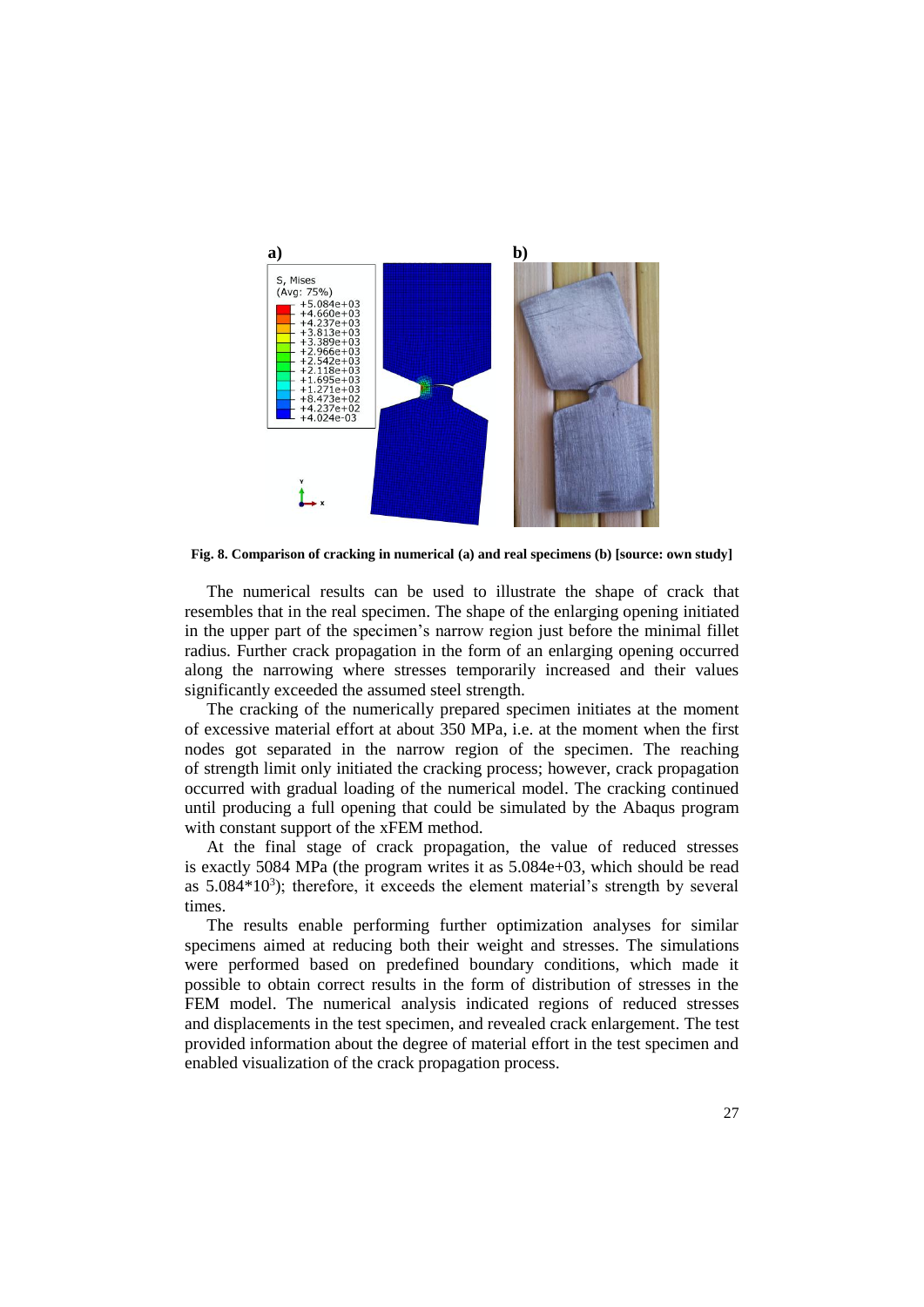### **4. CONCLUSIONS**

Finite element method enables us to analyze complex physical and mechanical advanced processes via complicated computations which solve real problems.

The numerical analysis revealed that  $-$  at long or excessive operation  $-$  loads exceeding maximum allowable strength exert a negative effect on the specimen, usually leading to its undesired, irreversible failure.

The FEM results demonstrate that specimens must be correctly and carefully prepared and subjected to strength testing in order to reduce their susceptibility to external loads.

Nowadays the problems of advanced engineering pertain to preventing material, structural and production defects. Numerical analyses enable us to predict the behavior of structural members and mechanisms of processes already at the stage of their design.

The modeling of complex processes which simulate real physical processes and mechanical behaviors helps prolong service life of produced mechanism and eliminate defects of design.

Summing up, the FEM results have led to the following conclusions about the investigated process:

- with correctly defined boundary conditions it is possible to obtain detailed information about mechanical and physical processes which occur during operation of machines,
- finite element method and advanced xFEM algorithms enable producing material cracking results that model real processes of crack occurrence already at the stage of design prior to the production of machine components,
- xFEM results of crack propagation help prevent technological and manufacturing problems in the future,
- $-$  the kind of load and the place where it is applied have a significant effect on the shape of the crack and crack initiation region,
- the characteristics of crack initiation and propagation regions enable us to determine the impact of external loads, progressing displacements and deformations.

#### **REFERENCES**

- [1] BANASZEK J.: *Examples of calculations within machines constructions basics Part II*. The University Publishing House, 1996, p. 196–197.
- [2] GAJEWSKI J., NOWAKOWSKI P., RÓŻYŁO P.: *Prognozowanie występowania pęknięć w oparciu o system FEM-MLP*, Logistyka 2015, nr 3, s. 1381–1386.
- [3] GILL P., DAVEY K.: *Analysis of thermo-mechanical behaviour of a crack using XFEM for Leak-before-Break assessments*, International Journal of Solids and Structures, 2014, vol. 51, p. 2062–2072.